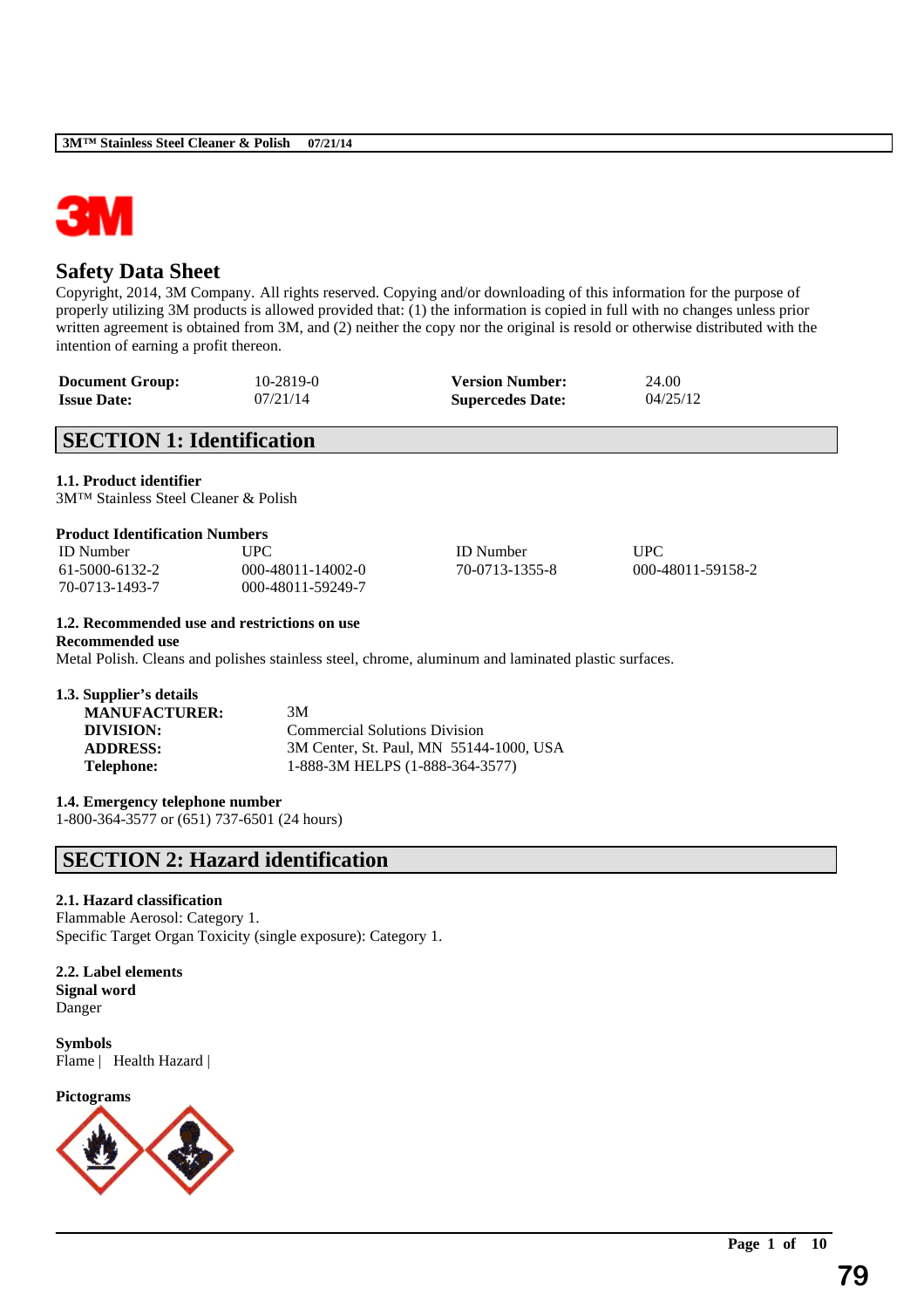#### **Hazard Statements**

Extremely flammable aerosol.

Causes damage to organs: cardiovascular system |

**Precautionary Statements General:**

Keep out of reach of children.

#### **Prevention:**

Keep away from heat/sparks/open flames/hot surfaces. - No smoking. Do not spray on an open flame or other ignition source. Pressurized container: Do not pierce or burn, even after use. Do not breathe mist/vapors/spray. Do not eat, drink or smoke when using this product. Wash thoroughly after handling.

#### **Response:**

IF exposed: Call a POISON CENTER or doctor/physician. Specific treatment (see Notes to Physician on this label).

#### **Storage:**

Protect from sunlight. Do not expose to temperatures exceeding 50C/122F. Store locked up.

#### **Disposal:**

Dispose of contents/container in accordance with applicable local/regional/national/international regulations.

#### **Notes to Physician:**

Exposure may increase myocardial irritability. Do not administer sympathomimetic drugs unless absolutely necessary.

#### **2.3. Hazards not otherwise classified**

Intentional misuse by deliberately concentrating and inhaling contents can be harmful or fatal.

12% of the mixture consists of ingredients of unknown acute dermal toxicity.

35% of the mixture consists of ingredients of unknown acute inhalation toxicity.

### **SECTION 3: Composition/information on ingredients**

| Ingredient                    | C.A.S. No.    | $\%$ by Wt                   |
|-------------------------------|---------------|------------------------------|
| <b>WATER</b>                  | 7732-18-5     | 40 - 70 Trade Secret $*$     |
| WHITE MINERAL OIL (PETROLEUM) | 8042-47-5     | 10 - 30 Trade Secret $*$     |
| <b>ISOBUTANE</b>              | $75 - 28 - 5$ | 7 - 13 Trade Secret *        |
| <b>ISORBITAN OLEATE</b>       | 1338-43-8     | $0.5 - 1.5$ Trade Secret $*$ |
| <b>IETHANOLAMINE</b>          | 141-43-5      | $0.1 - 1$ Trade Secret $*$   |

\*The specific chemical identity and/or exact percentage (concentration) of this composition has been withheld as a trade secret.

\_\_\_\_\_\_\_\_\_\_\_\_\_\_\_\_\_\_\_\_\_\_\_\_\_\_\_\_\_\_\_\_\_\_\_\_\_\_\_\_\_\_\_\_\_\_\_\_\_\_\_\_\_\_\_\_\_\_\_\_\_\_\_\_\_\_\_\_\_\_\_\_\_\_\_\_\_\_\_\_\_\_\_\_\_\_\_\_\_\_

### **SECTION 4: First aid measures**

**4.1. Description of first aid measures Inhalation:**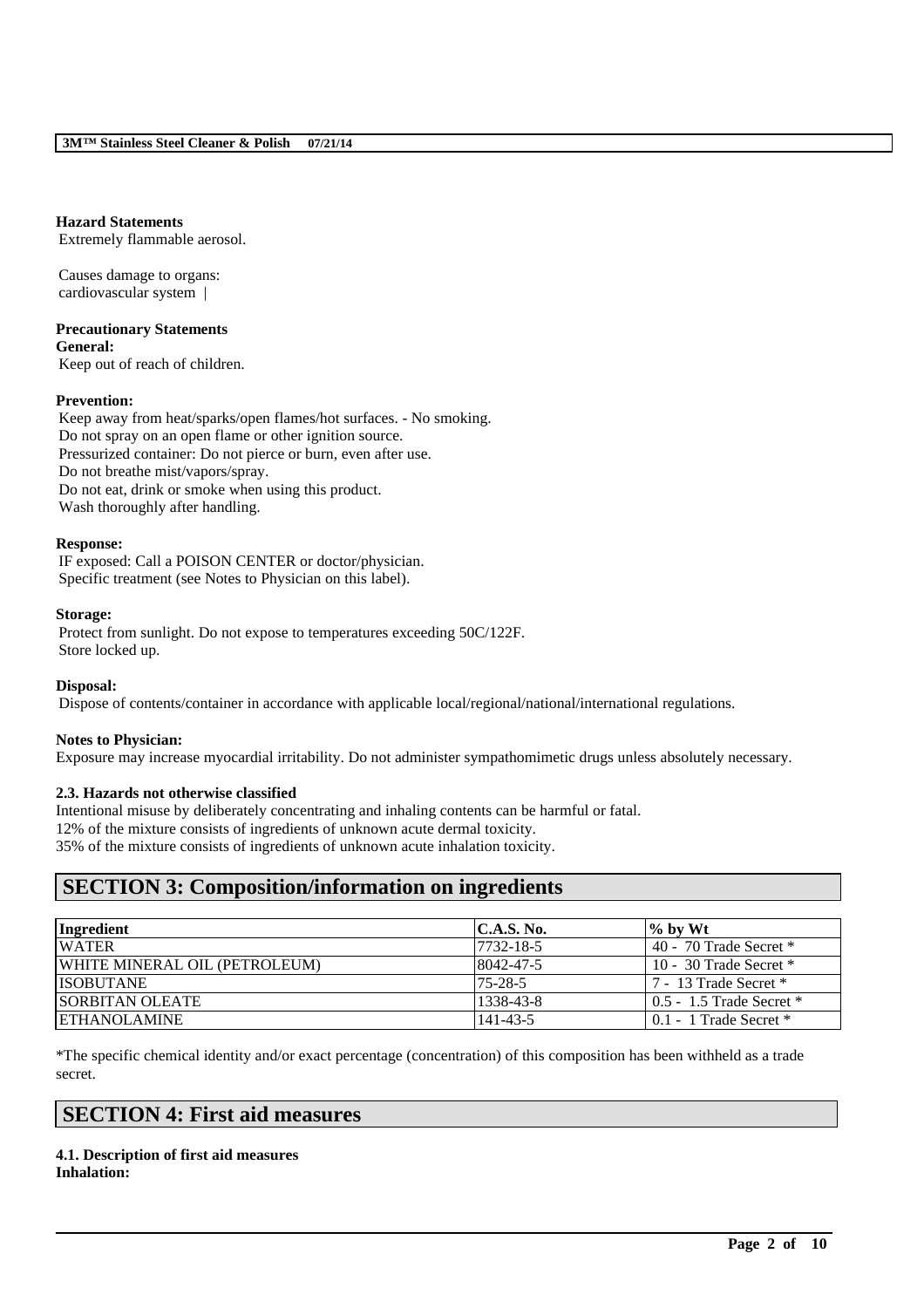#### **3M™ Stainless Steel Cleaner & Polish 07/21/14**

Remove person to fresh air. Get medical attention.

#### **Skin Contact:**

Wash with soap and water. If you feel unwell, get medical attention.

#### **Eye Contact:**

Flush with large amounts of water. Remove contact lenses if easy to do. Continue rinsing. If signs/symptoms persist, get medical attention.

#### **If Swallowed:**

Rinse mouth. If you feel unwell, get medical attention.

#### **4.2. Most important symptoms and effects, both acute and delayed**

See Section 11.1. Information on toxicological effects.

#### **4.3. Indication of any immediate medical attention and special treatment required**

Exposure may increase myocardial irritability. Do not administer sympathomimetic drugs unless absolutely necessary.

### **SECTION 5: Fire-fighting measures**

#### **5.1. Suitable extinguishing media**

Use a fire fighting agent suitable for the surrounding fire.

#### **5.2. Special hazards arising from the substance or mixture**

Closed containers exposed to heat from fire may build pressure and explode.

#### **Hazardous Decomposition or By-Products**

| <b>Substance</b> | <b>Condition</b>         |
|------------------|--------------------------|
| Carbon monoxide  | During Combustion        |
| Carbon dioxide   | <b>During Combustion</b> |

#### **5.3. Special protective actions for fire-fighters**

No special protective actions for fire-fighters are anticipated.

### **SECTION 6: Accidental release measures**

#### **6.1. Personal precautions, protective equipment and emergency procedures**

Evacuate area. Keep away from heat/sparks/open flames/hot surfaces. - No smoking. Use only non-sparking tools. Ventilate the area with fresh air. Refer to other sections of this SDS for information regarding physical and health hazards, respiratory protection, ventilation, and personal protective equipment.

#### **6.2. Environmental precautions**

Avoid release to the environment.

#### **6.3. Methods and material for containment and cleaning up**

If possible, seal leaking container. Place leaking containers in a well-ventilated area, preferably an operating exhaust hood, or if necessary outdoors on an impermeable surface until appropriate packaging for the leaking container or its contents is available. Contain spill. Working from around the edges of the spill inward, cover with bentonite, vermiculite, or commercially available inorganic absorbent material. Mix in sufficient absorbent until it appears dry. Remember, adding an absorbent material does not remove a physical, health, or environmental hazard. Collect as much of the spilled material as possible using non-sparking tools. Place in a closed container approved for transportation by appropriate authorities. Clean up residue with water. Seal the container. Dispose of collected material as soon as possible.

\_\_\_\_\_\_\_\_\_\_\_\_\_\_\_\_\_\_\_\_\_\_\_\_\_\_\_\_\_\_\_\_\_\_\_\_\_\_\_\_\_\_\_\_\_\_\_\_\_\_\_\_\_\_\_\_\_\_\_\_\_\_\_\_\_\_\_\_\_\_\_\_\_\_\_\_\_\_\_\_\_\_\_\_\_\_\_\_\_\_

### **SECTION 7: Handling and storage**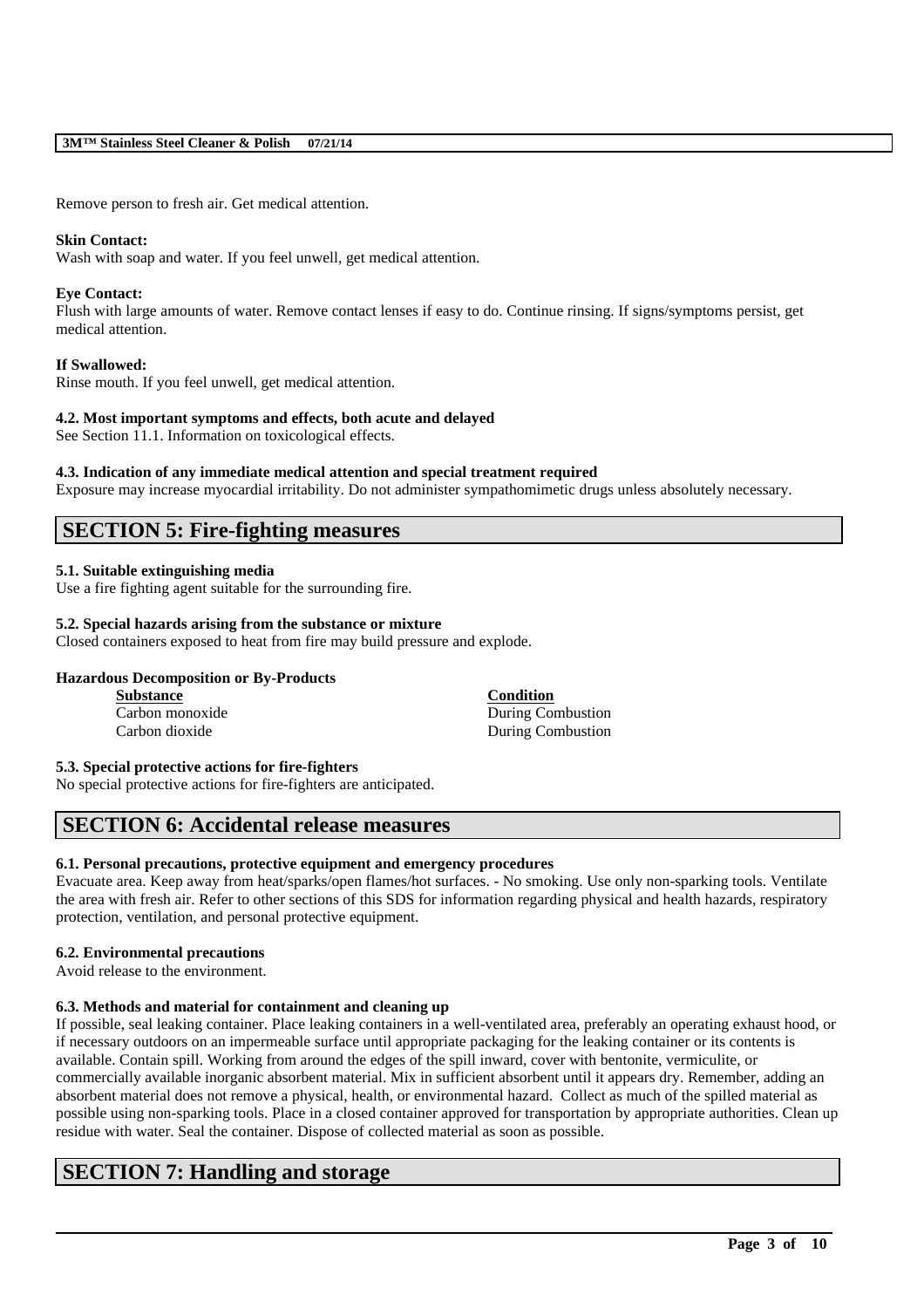#### **7.1. Precautions for safe handling**

Do not use in a confined area with minimal air exchange. Keep out of reach of children. Keep away from heat/sparks/open flames/hot surfaces. - No smoking. Do not spray on an open flame or other ignition source. Do not pierce or burn, even after use. Do not breathe mist/vapors/spray. Do not get in eyes, on skin, or on clothing. Do not eat, drink or smoke when using this product. Wash thoroughly after handling. Avoid contact with oxidizing agents (eg. chlorine, chromic acid etc.)

#### **7.2. Conditions for safe storage including any incompatibilities**

Protect from sunlight. Do not expose to temperatures exceeding 50C/122F. Store away from heat. Store away from acids. Store away from oxidizing agents.

### **SECTION 8: Exposure controls/personal protection**

### **8.1. Control parameters**

#### **Occupational exposure limits**

| Ingredient            | <b>C.A.S. No.</b> | Agency       | Limit type                       | <b>Additional Comments</b> |
|-----------------------|-------------------|--------------|----------------------------------|----------------------------|
| <b>ETHANOLAMINE</b>   | $141 - 43 - 5$    | <b>ACGIH</b> | TWA:3 ppm;STEL:6 ppm             |                            |
| <b>ETHANOLAMINE</b>   | $141 - 43 - 5$    | <b>OSHA</b>  | TWA:6 $mg/m3(3 ppm)$             |                            |
| <b>ISOBUTANE</b>      | $75 - 28 - 5$     | <b>ACGIH</b> | STEL:1000 ppm                    |                            |
| Natural gas           | $75 - 28 - 5$     | <b>ACGIH</b> | Limit value not established:     |                            |
| MINERAL OILS, HIGHLY- | 8042-47-5         | <b>ACGIH</b> | TWA(inhalable fraction):5        | A4: Not class, as human    |
| <b>REFINED OILS</b>   |                   |              | mg/m3                            | carcin                     |
| Paraffin oil          | 8042-47-5         | <b>OSHA</b>  | TWA $(as \text{ mist}):$ 5 mg/m3 |                            |
| WHITE MINERAL OIL     | 8042-47-5         | <b>CMRG</b>  | $TWA:5$ mg/m3;STEL:10            |                            |
| (PETROLEUM)           |                   |              | mg/m3                            |                            |

ACGIH : American Conference of Governmental Industrial Hygienists

AIHA : American Industrial Hygiene Association

CMRG : Chemical Manufacturer's Recommended Guidelines

OSHA : United States Department of Labor - Occupational Safety and Health Administration

TWA: Time-Weighted-Average

STEL: Short Term Exposure Limit

CEIL: Ceiling

#### **8.2. Exposure controls**

#### **8.2.1. Engineering controls**

Do not remain in area where available oxygen may be reduced. Use general dilution ventilation and/or local exhaust ventilation to control airborne exposures to below relevant Exposure Limits and/or control mist/vapors/spray. If ventilation is not adequate, use respiratory protection equipment.

#### **8.2.2. Personal protective equipment (PPE)**

#### **Eye/face protection**

Select and use eye/face protection to prevent contact based on the results of an exposure assessment. The following eye/face protection(s) are recommended:

Safety Glasses with side shields

#### **Skin/hand protection**

Select and use gloves and/or protective clothing approved to relevant local standards to prevent skin contact based on the results of an exposure assessment. Selection should be based on use factors such as exposure levels, concentration of the substance or mixture, frequency and duration, physical challenges such as temperature extremes, and other use conditions. Consult with your glove and/or protective clothing manufacturer for selection of appropriate compatible gloves/protective clothing. No chemical protective gloves are required. Gloves made from the following material(s) are recommended: Nitrile Rubber

\_\_\_\_\_\_\_\_\_\_\_\_\_\_\_\_\_\_\_\_\_\_\_\_\_\_\_\_\_\_\_\_\_\_\_\_\_\_\_\_\_\_\_\_\_\_\_\_\_\_\_\_\_\_\_\_\_\_\_\_\_\_\_\_\_\_\_\_\_\_\_\_\_\_\_\_\_\_\_\_\_\_\_\_\_\_\_\_\_\_

#### **Respiratory protection**

None required.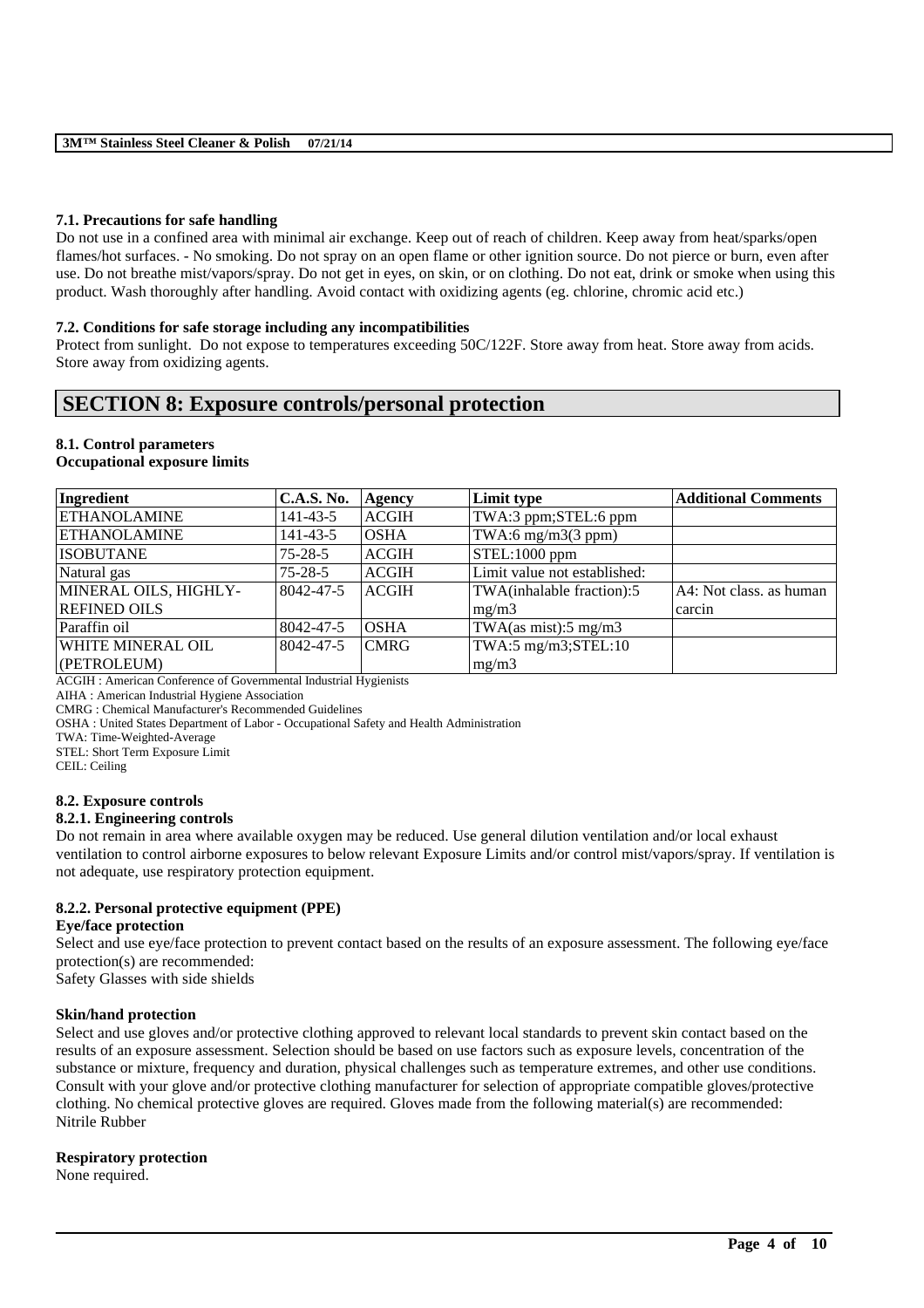## **SECTION 9: Physical and chemical properties**

#### **9.1. Information on basic physical and chemical properties**

| <b>General Physical Form:</b>          | Liquid                                                      |
|----------------------------------------|-------------------------------------------------------------|
| <b>Specific Physical Form:</b>         | Aerosol                                                     |
| Odor, Color, Grade:                    | Thick white emulsion citrus odor                            |
| <b>Odor threshold</b>                  | No Data Available                                           |
| pH                                     | $9 - 11$                                                    |
| <b>Melting point</b>                   | Not Applicable                                              |
| <b>Boiling Point</b>                   | $>212$ °F                                                   |
| <b>Flash Point</b>                     | No flash point                                              |
| <b>Evaporation rate</b>                | No Data Available                                           |
| <b>Flammability (solid, gas)</b>       | Not Applicable                                              |
| <b>Flammable Limits(LEL)</b>           | No Data Available                                           |
| <b>Flammable Limits(UEL)</b>           | No Data Available                                           |
| <b>Vapor Pressure</b>                  | No Data Available                                           |
| <b>Vapor Density</b>                   | No Data Available                                           |
| <b>Density</b>                         | $0.95$ g/ml                                                 |
| <b>Specific Gravity</b>                | $0.92 - 0.98$ [ <i>Ref Std:</i> WATER=1]                    |
| <b>Solubility in Water</b>             | Complete                                                    |
| Solubility- non-water                  | No Data Available                                           |
| Partition coefficient: n-octanol/water | No Data Available                                           |
| <b>Autoignition temperature</b>        | No Data Available                                           |
| <b>Decomposition temperature</b>       | No Data Available                                           |
| <b>Viscosity</b>                       | 1,400 - 4,500 centipoise [ <i>Details:</i> For Liquid]      |
| <b>Volatile Organic Compounds</b>      | 10 - 12 % weight [Test Method: calculated per CARB title 2] |
| <b>Percent volatile</b>                | 75 - 80 % weight                                            |
| VOC Less H2O & Exempt Solvents         | 265 - 295 g/l [Test Method: calculated per CARB title 2]    |

## **SECTION 10: Stability and reactivity**

#### **10.1. Reactivity**

This material is considered to be non reactive under normal use conditions.

#### **10.2. Chemical stability**

Stable.

**10.3. Possibility of hazardous reactions** Hazardous polymerization will not occur.

### **10.4. Conditions to avoid** Heat

Sparks and/or flames

### **10.5. Incompatible materials**

Strong oxidizing agents Strong acids

#### **10.6. Hazardous decomposition products Substance Condition**

None known.

\_\_\_\_\_\_\_\_\_\_\_\_\_\_\_\_\_\_\_\_\_\_\_\_\_\_\_\_\_\_\_\_\_\_\_\_\_\_\_\_\_\_\_\_\_\_\_\_\_\_\_\_\_\_\_\_\_\_\_\_\_\_\_\_\_\_\_\_\_\_\_\_\_\_\_\_\_\_\_\_\_\_\_\_\_\_\_\_\_\_

Refer to section 5.2 for hazardous decomposition products during combustion.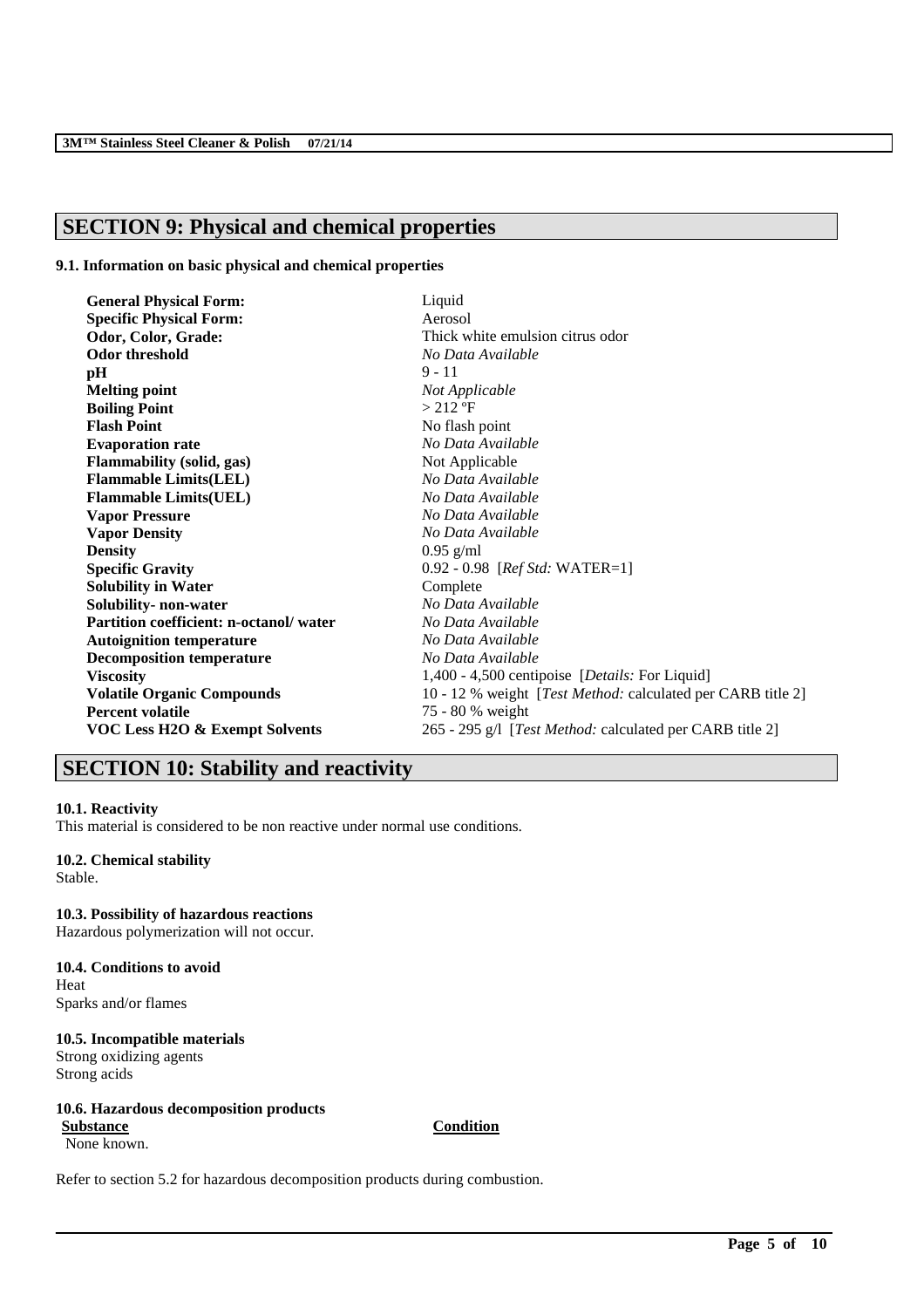### **SECTION 11: Toxicological information**

**The information below may not be consistent with the material classification in Section 2 if specific ingredient classifications are mandated by a competent authority. In addition, toxicological data on ingredients may not be reflected in the material classification and/or the signs and symptoms of exposure, because an ingredient may be present below the threshold for labeling, an ingredient may not be available for exposure, or the data may not be relevant to the material as a whole.**

#### **11.1. Information on Toxicological effects**

#### **Signs and Symptoms of Exposure**

**Based on test data and/or information on the components, this material may produce the following health effects: Inhalation:**

Respiratory Tract Irritation: Signs/symptoms may include cough, sneezing, nasal discharge, headache, hoarseness, and nose and throat pain.

May cause target organ effects after inhalation.

#### **Skin Contact:**

Contact with the skin during product use is not expected to result in significant irritation.

#### **Eye Contact:**

Contact with the eyes during product use is not expected to result in significant irritation.

#### **Ingestion:**

Gastrointestinal Irritation: Signs/symptoms may include abdominal pain, stomach upset, nausea, vomiting and diarrhea.

#### **Target Organ Effects:**

#### **Single exposure may cause:**

Cardiac Sensitization: Signs/symptoms may include irregular heartbeat (arrhythmia), faintness, chest pain, and may be fatal.

#### **Toxicological Data**

If a component is disclosed in section 3 but does not appear in a table below, either no data are available for that endpoint or the data are not sufficient for classification.

#### **Acute Toxicity**

| <b>Name</b>                                                                                                               | Route        | <b>Species</b> | <b>Value</b>                                      |
|---------------------------------------------------------------------------------------------------------------------------|--------------|----------------|---------------------------------------------------|
| Overall product                                                                                                           | Dermal       |                | No data available; calculated $ATE > 5,000$ mg/kg |
| Overall product                                                                                                           | Inhalation-  |                | No data available; calculated $ATE > 12.5$ mg/l   |
|                                                                                                                           | Dust/Mist(4) |                |                                                   |
|                                                                                                                           | hr)          |                |                                                   |
| Overall product                                                                                                           | Ingestion    |                | No data available; calculated $ATE > 5,000$ mg/kg |
| WHITE MINERAL OIL (PETROLEUM)                                                                                             | Dermal       | Rabbit         | $LD50 > 2,000$ mg/kg                              |
| WHITE MINERAL OIL (PETROLEUM)                                                                                             | Ingestion    | Rat            | $LD50 > 5,000$ mg/kg                              |
| <b>ISOBUTANE</b>                                                                                                          | Inhalation-  | Rat            | LC50 276,000 ppm                                  |
|                                                                                                                           | Gas $(4)$    |                |                                                   |
|                                                                                                                           | hours)       |                |                                                   |
| <b>SORBITAN OLEATE</b>                                                                                                    | Ingestion    | Rat            | $LD50 > 39,800$ mg/kg                             |
| <b>ETHANOLAMINE</b>                                                                                                       | Inhalation-  | official       | LC50 estimated to be $10 - 20$ mg/l               |
|                                                                                                                           | Vapor        | classifica     |                                                   |
|                                                                                                                           |              | tion           |                                                   |
| <b>ETHANOLAMINE</b>                                                                                                       | Dermal       | Rabbit         | $LD50$ 1,000 mg/kg                                |
| <b>ETHANOLAMINE</b>                                                                                                       | Ingestion    | Rat            | LD50 1,720 mg/kg                                  |
| the contract of the contract of the contract of the contract of the contract of<br>$\sim$ $\sim$ $\sim$<br>$\overline{a}$ |              |                |                                                   |

 $ATE = acute$  toxicity estimate

#### **Skin Corrosion/Irritation**

| <b>Name</b>                                       | -<br><b>Species</b> | -- -<br>V alue                                |
|---------------------------------------------------|---------------------|-----------------------------------------------|
| :OLEUM<br>ОIL<br>(PETR<br><b>MINERAL</b><br>WUTTI | Rabbit              | $\sim$<br>No<br>, signif*<br>ncant irritation |
| <b>ISOBUTANE</b>                                  |                     | $-$<br>N0<br>significant irritation           |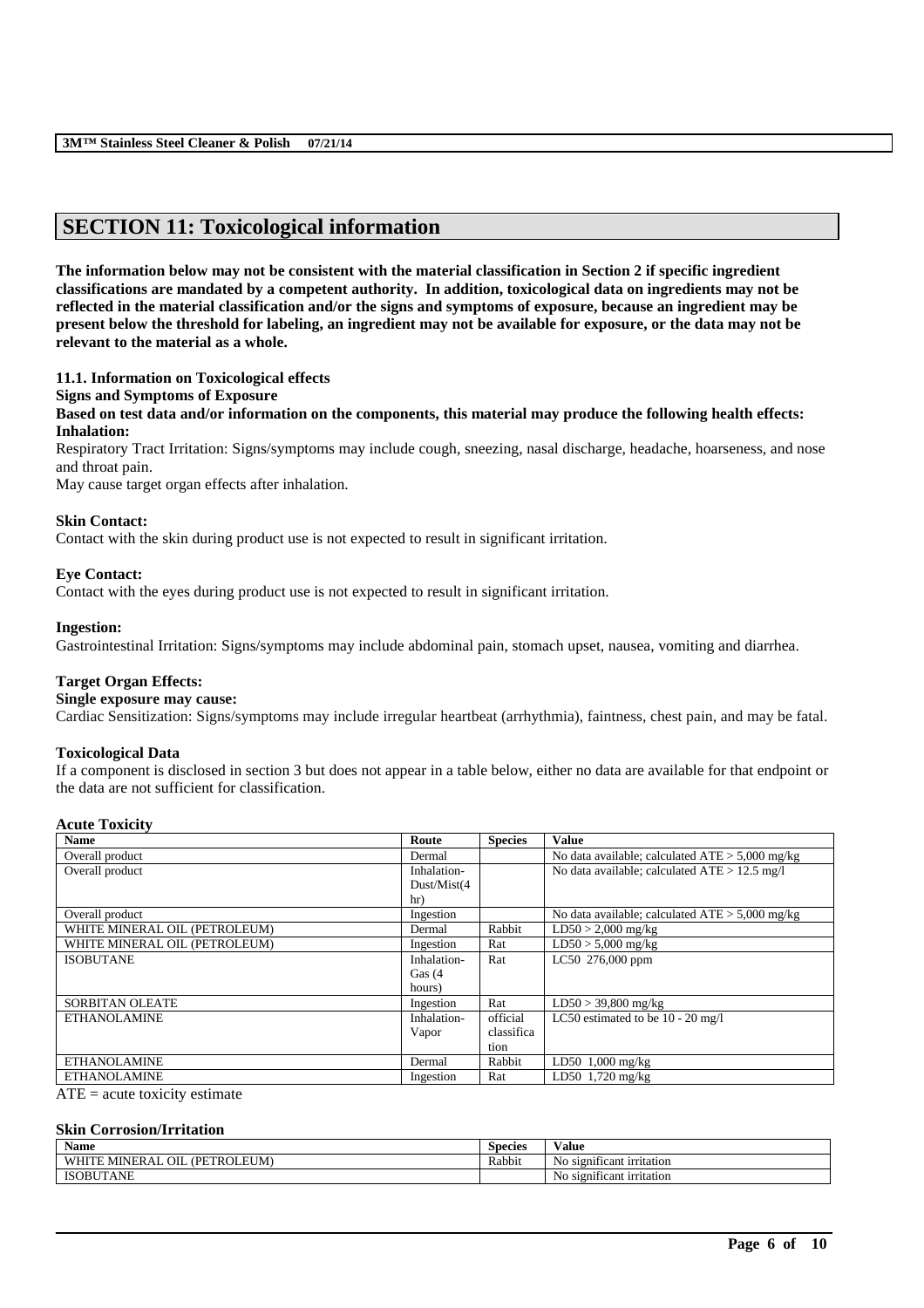| NI<br>…AMINE.<br>.<br>-<br>the contract of the contract of the contract of the contract of the contract of | Rabbit | <b>COLLOCATE</b> |
|------------------------------------------------------------------------------------------------------------|--------|------------------|
|                                                                                                            |        |                  |

#### **Serious Eye Damage/Irritation**

| <b>Species</b> | Value                     |
|----------------|---------------------------|
| Rabbit         | Mild irritant             |
|                | No significant irritation |
| Rabbit         | Corrosive                 |
|                |                           |

### **Skin Sensitization**

| Name                          | <b>Species</b> | Value                                          |
|-------------------------------|----------------|------------------------------------------------|
| WHITE MINERAL OIL (PETROLEUM) | Guinea         | Not sensitizing                                |
|                               | $p_{1g}$       |                                                |
| ETHANOLAMINE                  | Guinea         | Some positive data exist, but the data are not |
|                               | $p_1g$         | sufficient for classification                  |

#### **Respiratory Sensitization**

| Name |  | Species | ⁄ alue |
|------|--|---------|--------|
|      |  |         |        |

#### **Germ Cell Mutagenicity**

| <b>Name</b>                   | Route    | Value         |
|-------------------------------|----------|---------------|
| WHITE MINERAL OIL (PETROLEUM) | In Vitro | Not mutagenic |
| <b>ISOBUTANE</b>              | In Vitro | Not mutagenic |
| ETHANOLAMINE                  | In Vitro | Not mutagenic |
| ETHANOLAMINE                  | In vivo  | Not mutagenic |

#### **Carcinogenicity**

| <b>Name</b>                   | Route      | Species  | Value            |
|-------------------------------|------------|----------|------------------|
| WHITE MINERAL OIL (PETROLEUM) | Dermal     | Mouse    | Not carcinogenic |
| WHITE MINERAL OIL (PETROLEUM) | Inhalation | Multiple | Not carcinogenic |
|                               |            | anımal   |                  |
|                               |            | species  |                  |

#### **Reproductive Toxicity**

#### **Reproductive and/or Developmental Effects** Name **Route Route Value Species Test Result Exposure Duration** WHITE MINERAL OIL (PETROLEUM) Ingestion Not toxic to female reproduction Rat NOAEL 4,350 mg/kg/day<br>NOAEL 13 weeks WHITE MINERAL OIL (PETROLEUM) Ingestion Not toxic to male reproduction Rat 4,350 mg/kg/day<br>NOAEL 13 weeks WHITE MINERAL OIL (PETROLEUM) Ingestion Not toxic to development Rat 4,350 mg/kg/day<br>NOAEL 225 during gestation ETHANOLAMINE Dermal Not toxic to development Rat mg/kg/day during organogenesi s ETHANOLAMINE Ingestion Not toxic to development Rat NOAEL 616 mg/kg/day during organogenesi s

#### **Target Organ(s)**

#### **Specific Target Organ Toxicity - single exposure**

| <b>Name</b>      | Route      | Target Organ(s)        | <b>Value</b>            | <b>Species</b> | <b>Test Result</b> | <b>Exposure</b> |
|------------------|------------|------------------------|-------------------------|----------------|--------------------|-----------------|
|                  |            |                        |                         |                |                    | <b>Duration</b> |
| <b>ISOBUTANE</b> | Inhalation | cardiac                | Causes damage to organs | Multiple       | <b>NOAEL Not</b>   |                 |
|                  |            | sensitization          |                         | animal         | available          |                 |
|                  |            |                        |                         | species        |                    |                 |
| <b>ISOBUTANE</b> | Inhalation | central nervous        | May cause drowsiness or | Human          | <b>NOAEL Not</b>   |                 |
|                  |            | system depression      | dizziness               | and            | available          |                 |
|                  |            |                        |                         | animal         |                    |                 |
| <b>ISOBUTANE</b> | Inhalation | respiratory irritation | All data are negative   | Mouse          | <b>NOAEL Not</b>   |                 |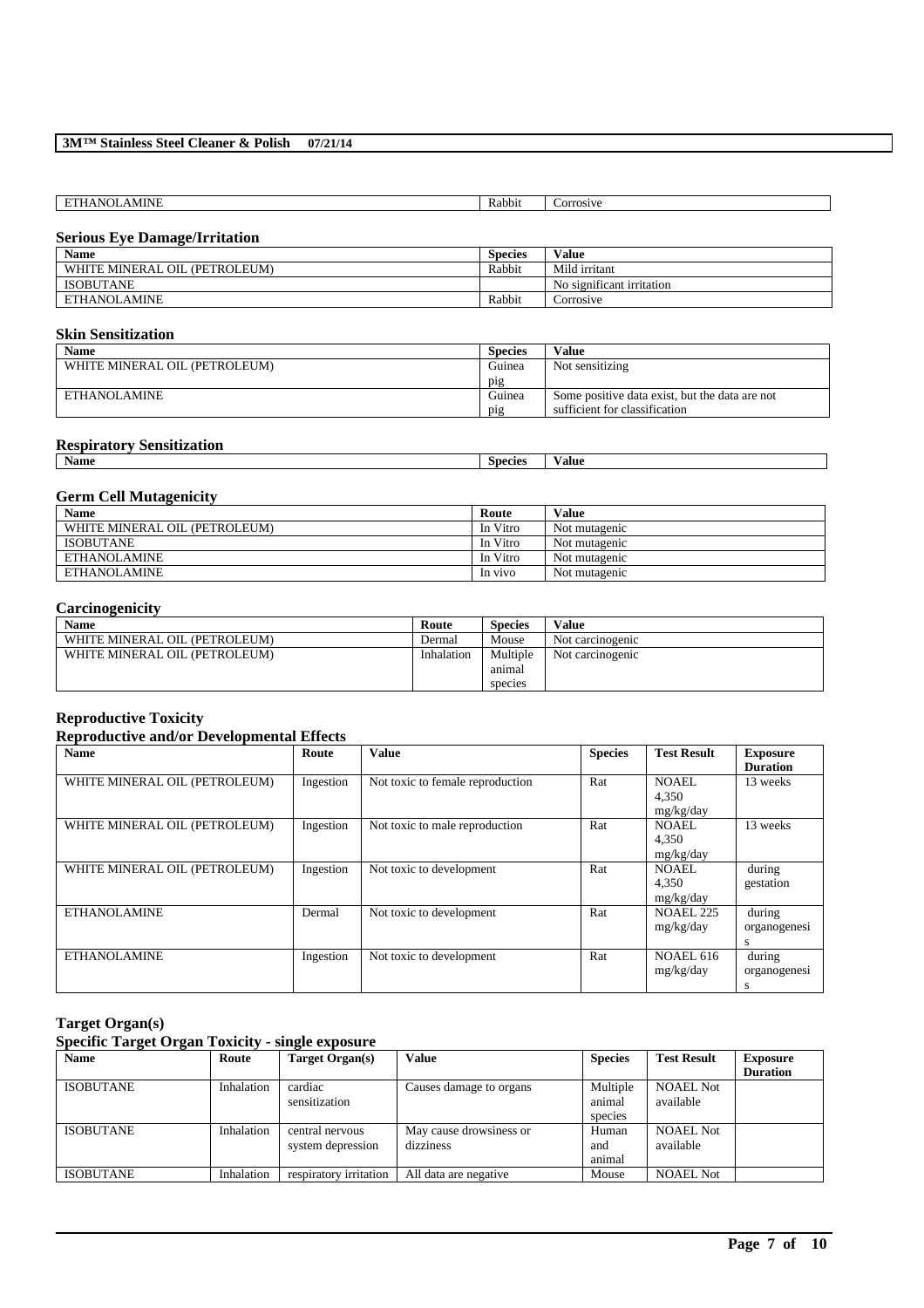#### **3M™ Stainless Steel Cleaner & Polish 07/21/14**

|              |            |                        |                                  |        | available        |  |
|--------------|------------|------------------------|----------------------------------|--------|------------------|--|
| ETHANOLAMINE | Inhalation | respiratory irritation | May cause respiratory irritation | Human  | <b>NOAEL Not</b> |  |
|              |            |                        |                                  | and    | available        |  |
|              |            |                        |                                  | anımal |                  |  |

#### **Specific Target Organ Toxicity - repeated exposure**

| <b>Name</b>                      | Route      | Target Organ(s)                                                                       | Value                                                                              | <b>Species</b>                | <b>Test Result</b>                   | <b>Exposure</b><br><b>Duration</b> |
|----------------------------------|------------|---------------------------------------------------------------------------------------|------------------------------------------------------------------------------------|-------------------------------|--------------------------------------|------------------------------------|
| WHITE MINERAL OIL<br>(PETROLEUM) | Ingestion  | hematopoietic<br>system                                                               | Some positive data exist, but the<br>data are not sufficient for<br>classification | Rat                           | <b>NOAEL</b><br>1,381<br>mg/kg/day   | 90 days                            |
| WHITE MINERAL OIL<br>(PETROLEUM) | Ingestion  | liver   immune<br>system                                                              | Some positive data exist, but the<br>data are not sufficient for<br>classification | Rat                           | <b>NOAEL</b><br>1,336<br>mg/kg/day   | 90 days                            |
| <b>ISOBUTANE</b>                 | Inhalation | kidney and/or<br>bladder                                                              | Some positive data exist, but the<br>data are not sufficient for<br>classification | Rat                           | <b>NOAEL</b><br>$4,500$ ppm          | 13 weeks                           |
| <b>ETHANOLAMINE</b>              | Inhalation | liver   kidney and/or<br>bladder   respiratory<br>system                              | Some positive data exist, but the<br>data are not sufficient for<br>classification | Multiple<br>animal<br>species | <b>NOAEL</b><br>$0.656 \text{ mg}/1$ | 5 weeks                            |
| <b>ETHANOLAMINE</b>              | Ingestion  | hematopoietic<br>system   liver  <br>kidney and/or<br>bladder   respiratory<br>system | Some positive data exist, but the<br>data are not sufficient for<br>classification | Rat                           | <b>NOAEL Not</b><br>available        |                                    |

#### **Aspiration Hazard**

| $\mathbf{v}$<br>Name                                                                      | ⁄ alue               |
|-------------------------------------------------------------------------------------------|----------------------|
| ----<br>$\sim$ $\sim$<br>--<br>/ PF<br>( ) I I<br>'NI.<br>anti Mi<br>EKAI<br>21 J F<br>к. | hazard<br>Aspiration |

**Please contact the address or phone number listed on the first page of the SDS for additional toxicological information on this material and/or its components.**

### **SECTION 12: Ecological information**

#### **Ecotoxicological information**

Please contact the address or phone number listed on the first page of the SDS for additional ecotoxicological information on this material and/or its components.

#### **Chemical fate information**

Please contact the address or phone number listed on the first page of the SDS for additional chemical fate information on this material and/or its components.

### **SECTION 13: Disposal considerations**

#### **13.1. Disposal methods**

Dispose of contents/ container in accordance with the local/regional/national/international regulations. Incinerate in a permitted waste incineration facility. As a disposal alternative, utilize an acceptable permitted waste disposal facility. Facility must be capable of handling aerosol cans. Empty drums/barrels/containers used for transporting and handling hazardous chemicals (chemical substances/mixtures/preparations classified as Hazardous as per applicable regulations) shall be considered, stored, treated & disposed of as hazardous wastes unless otherwise defined by applicable waste regulations. Consult with the respective regulating authorities to determine the available treatment and disposal facilities.

\_\_\_\_\_\_\_\_\_\_\_\_\_\_\_\_\_\_\_\_\_\_\_\_\_\_\_\_\_\_\_\_\_\_\_\_\_\_\_\_\_\_\_\_\_\_\_\_\_\_\_\_\_\_\_\_\_\_\_\_\_\_\_\_\_\_\_\_\_\_\_\_\_\_\_\_\_\_\_\_\_\_\_\_\_\_\_\_\_\_

#### **EPA Hazardous Waste Number (RCRA):** Not regulated

### **SECTION 14: Transport Information**

For Transport Information, please visit **http://3M.com/Transportinfo** or call 1-800-364-3577 or 651-737-6501.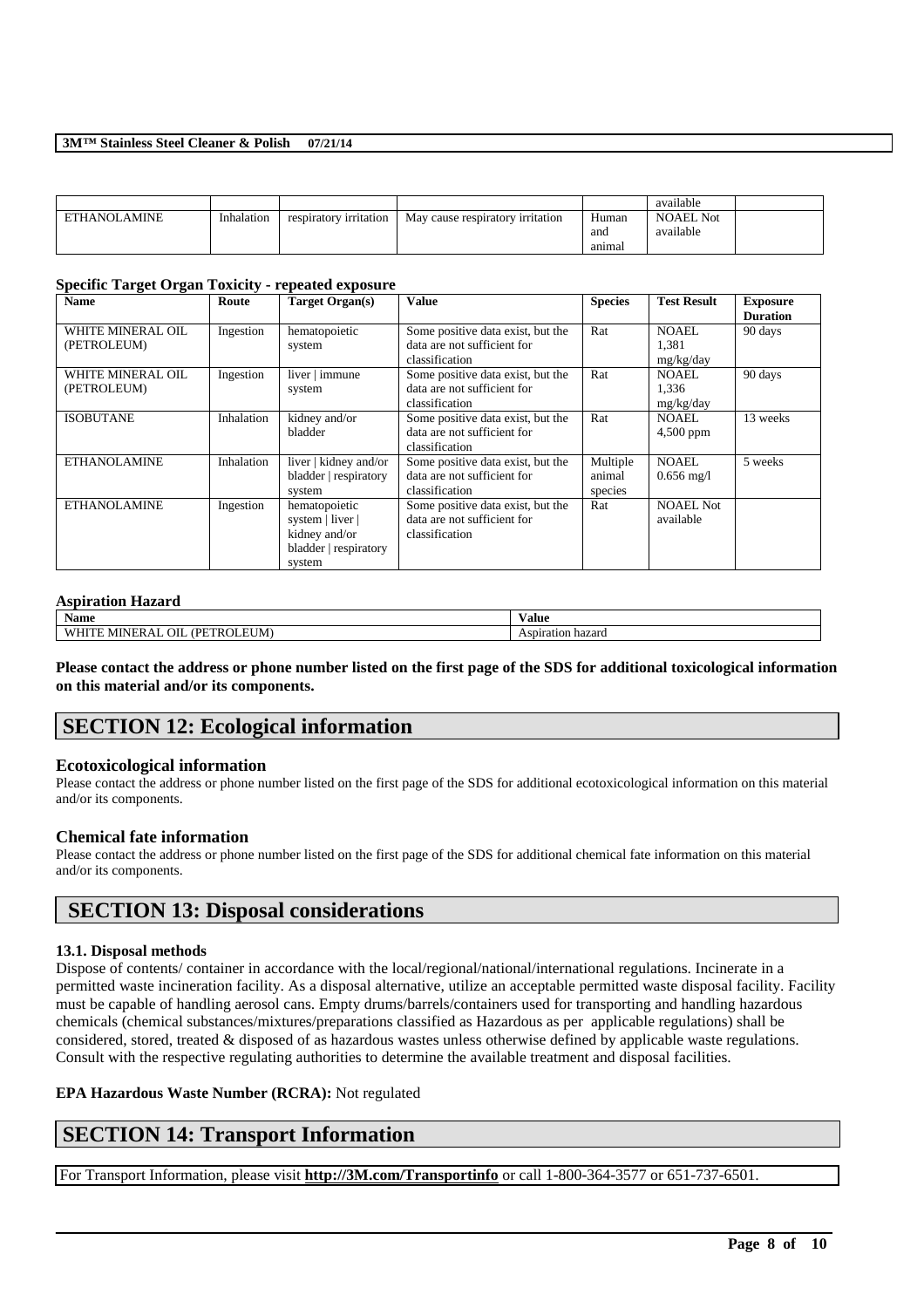### **SECTION 15: Regulatory information**

# **15.1. US Federal Regulations**

### **311/312 Hazard Categories:**

Fire Hazard - Yes Pressure Hazard - Yes Reactivity Hazard - No Immediate Hazard - Yes Delayed Hazard - No

### **15.2. State Regulations**

### **15.3. Chemical Inventories**

The components of this material are in compliance with the provisions of Australia National Industrial Chemical Notification and Assessment Scheme (NICNAS). Certain restrictions may apply. Contact the selling division for additional information.

The components of this product are in compliance with the new substance notification requirements of CEPA.

The components of this material are in compliance with the China "Measures on Environmental Management of New Chemical Substance". Certain restrictions may apply. Contact the selling division for additional information.

The components of this material are in compliance with the provisions of the Korean Toxic Chemical Control Law. Certain restrictions may apply. Contact the selling division for additional information.

The components of this material are in compliance with the provisions of Japan Chemical Substance Control Law. Certain restrictions may apply. Contact the selling division for additional information.

The components of this material are in compliance with the provisions of Philippines RA 6969 requirements. Certain restrictions may apply. Contact the selling division for additional information.

The components of this product are in compliance with the chemical notification requirements of TSCA.

This product complies with the New Zealand Hazardous Substances and New Organisms Act (1996).

### **15.4. International Regulations**

**This SDS has been prepared to meet the U.S. OSHA Hazard Communication Standard, 29 CFR 1910.1200.**

### **SECTION 16: Other information**

#### **NFPA Hazard Classification**

**Health:** 1 **Flammability:** 3 **Instability:** 0 **Special Hazards:** None **Aerosol Storage Code:** 1

National Fire Protection Association (NFPA) hazard ratings are designed for use by emergency response personnel to address the hazards that are presented by short-term, acute exposure to a material under conditions of fire, spill, or similar emergencies. Hazard ratings are primarily based on the inherent physical and toxic properties of the material but also include the toxic properties of combustion or decomposition products that are known to be generated in significant quantities.

#### **HMIS Hazard Classification**

**Health:** 1 **Flammability:** 3 **Physical Hazard:** 0 **Personal Protection:** X - See PPE section.

Hazardous Material Identification System (HMIS® III) hazard ratings are designed to inform employees of chemical hazards in the workplace. These ratings are based on the inherent properties of the material under expected conditions of normal use and are not intended for use in emergency situations. HMIS® III ratings are to be used with a fully implemented HMIS® III